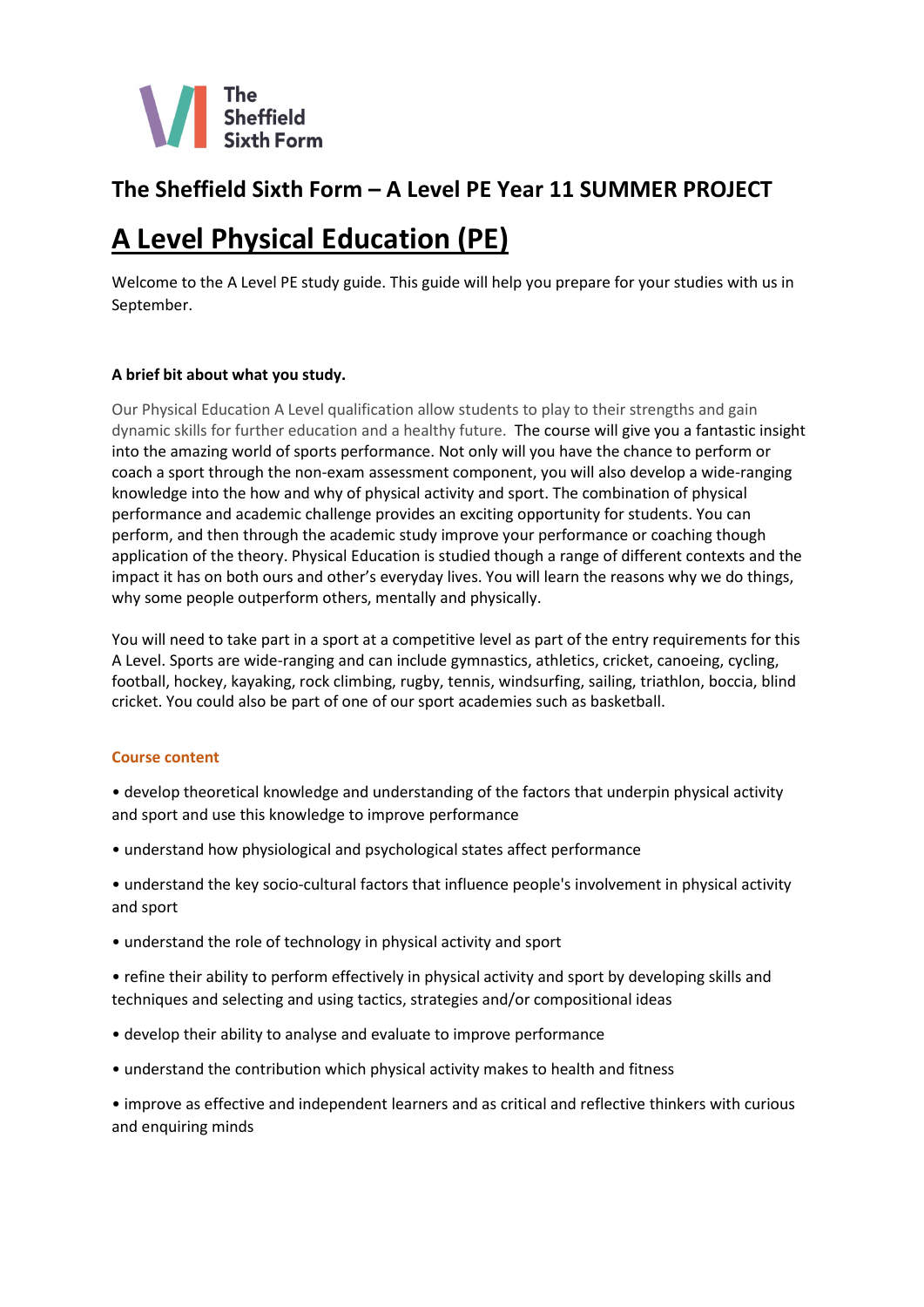

## **How to prepare for joining us**

To help prepare you for your course we have developed a series of tasks. Task 1 should take you upto 7 hours and task 2 is in 2 parts and should take up to 8 hours.

## **TASK 1 - Factors affecting participation in physical activity and sport**

#### **Examine how an unhealthy lifestyle can affect the cardiorespiratory system.**

You work as a Fitness Coach for Ignite Gym. Due to COVID you are seeing a lot of people wanting to join the gym `to get fit' as they say.

You have been given Peter as a client.

Peter is 42 years old, is a regular smoker and drinks 25 units of alcohol per week. He lives alone and is not very good at cooking and therefore eats mostly microwave meals. As part of your work with Peter you will need to explain and promote to Peter how his lifestyle is affecting his cardiorespiratory system and what is a healthier lifestyle and what are the benefits of this.

You should include the following as part of your answer:

- Exercise
- Cigarettes
- Alcohol
- Diet
- You may also include in your answers references to the muscular skeletal system, cardiorespiratory, the energy systems, diet and nutrition, preparation and training methods and Injury prevention.

#### **TASK 2 - Factors affecting optimal performance in physical activity**

Part a) – Iman wants to take part in a new sport and is thinking about rock-climbing as a sport. Explain how the following factors / barriers can affect her participation in the sport.

- Opportunity / time to take part in the sport
- Esteem feeling be able to take part
- Facilities needed to take part
- Geographical features needed to participate, and transport needed.
- Education where she would need to learn the skills needed to take part
- Culture cultural acceptance of participation
- Economic having the money for equipment or membership.
- Family, Gender and Race challenging stereotypes and myths about participation